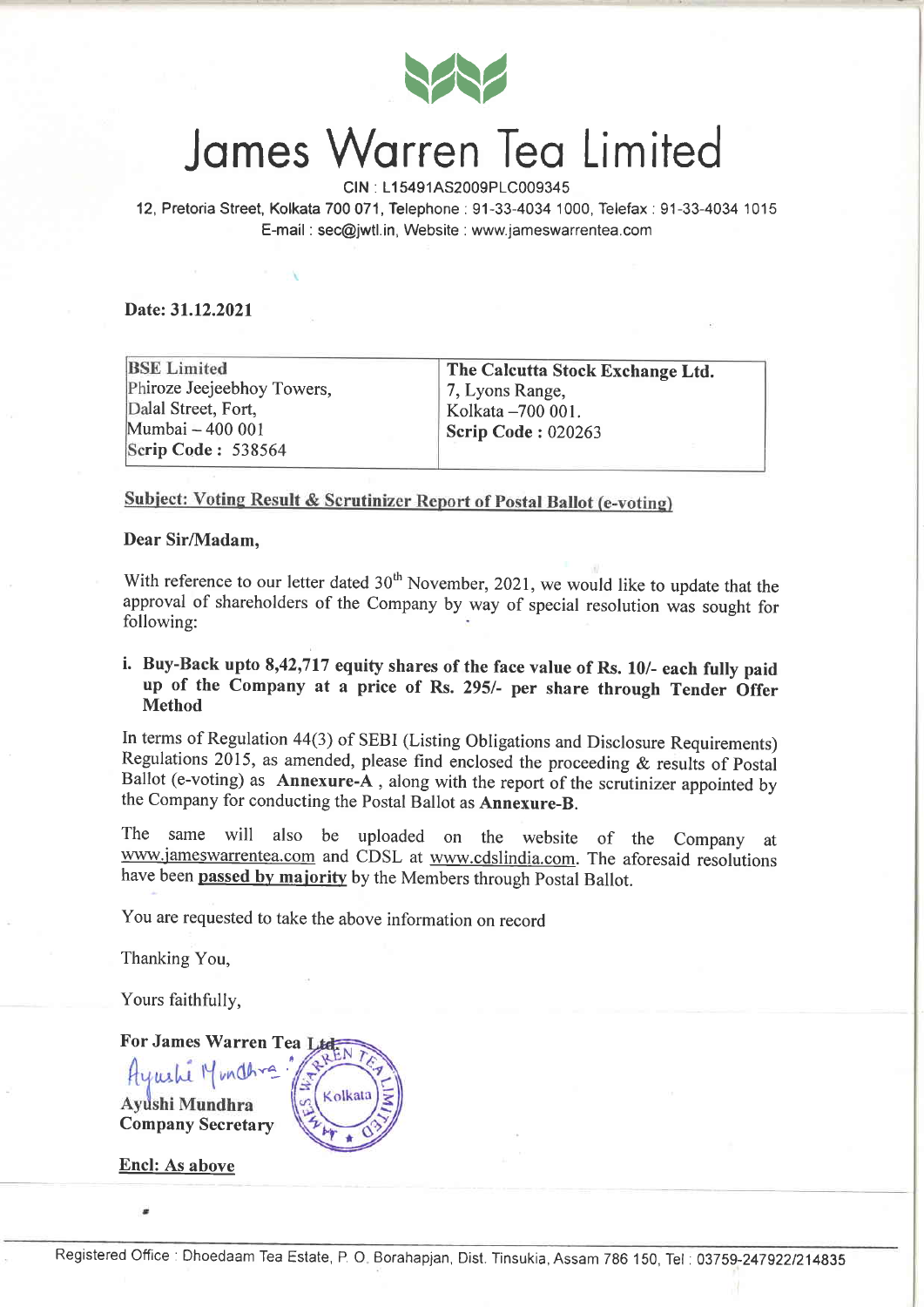

### Jomes Worren Teo Limited

CtN : L1 5491AS2009P1C009345

12, Pretoria Street, Kolkata 700 071, Telephone: 91-33-4034 1000, Telefax: 91-33-4034 1015 E-mail : sec@jwtlin, Website : www'jameswarrentea com

#### SUMMARY OF THE PROCEEDINGS RELATING TO RESULTS DECLARED ON 31ST DECEMBER, 2021 FOR THE VOTING BY POSTAL BALLOT CONDUCTED PURSUANT TO SECTION 110 OF THE COMPANIES ACT, 2013 READ WITH RULE 22 OF THE COMPANIES (MANAGEMENT AND ADMINTSTRATION) RULES, 2014, ON THE SPECIAL RESOLUTION DEEMED TO BE PASSED ON  $30^{TH}$  DECEMBER, 2021 BY THE SHAREHOLDERS OF JAMES WARREN TEA LIMITED

Pursuant to the provisions of Section 110 and other applicable provisions, if any, of the Companies Act, 2013 read together with Rule 20 & 22 of the Companies (Management and Administration) Rules, 2014 (including any statutory modification(s) or re-enactment thereof for the time being in force), also read with the Circular No. 1412020 dated April 8, 2020, Circular No. 1712020 dated April 13, 2020, Circular No.2212020 dated June 15, 2020 and Circular No. 3312020 dated September 28, 2020 issued by the Ministry of Corporate Affairs (hereinafter refered to as the "MCA Circulars"), the approval of shareholders was sought by postal ballot as per details furnished in the Postal Ballot Notice dated November 29, 2021 sent to all shareholders, on the proposal for passing Special Resolutions to approve 'Buy-Back upto 8,42,717 equity shares of the face value of Rs. 10/- each fully paid up of the Company at a price of Rs. 295/- per share through Tender Offer Method' by way of postal ballot by voting through electronic means only ("remote e-voting"). The Company had also given a public notice in Business Standard (English & Hindi) and in Dainadin Barta (Assamese) on  $1<sup>st</sup>$  December, 2021 intimating about the completion of dispatch of Postal Ballot Notice to the shareholders and also posted the same on the Company's website.

Due to difficulty in dispatch of the Notice along with the explanatory statement and postal ballot form by post or courier, on account of threat posed by COVID-I9 pandemic situation and as permitted under the MCA Circulars, the Company had sent the Notice in electronic mode.

The remote e-voting commenced from Wednesday, 1<sup>st</sup> December, 2021 (9:00 A.M.) and ended on Thursday,  $30^{th}$  December, 2021 (5:00 P.M.).

Mr. Santosh Kumar Tibrewalla, a Practicing Company Secretary who was appointed by the Board of Directors at its meeting held on 29<sup>th</sup> November, 2021 as the scrutinizer for conducting postal ballot process in a fair and transparent manner, submitted his report on the outcome of postal ballot.

Thereafter, on the basis of the report of the Scrutinizer, Mr. Sandip Das, Whole time Director of the Company declared the results on  $31<sup>st</sup>$  December, 2021 at 12:30 P.M. on the following resolution as set out in the Postal Ballot notice and informed that the results would be placed on the website of the Company at www.jameswarrentea.com and would also be intimated to Stock Exchanges and the depositories along with Scrutinizer's Report.

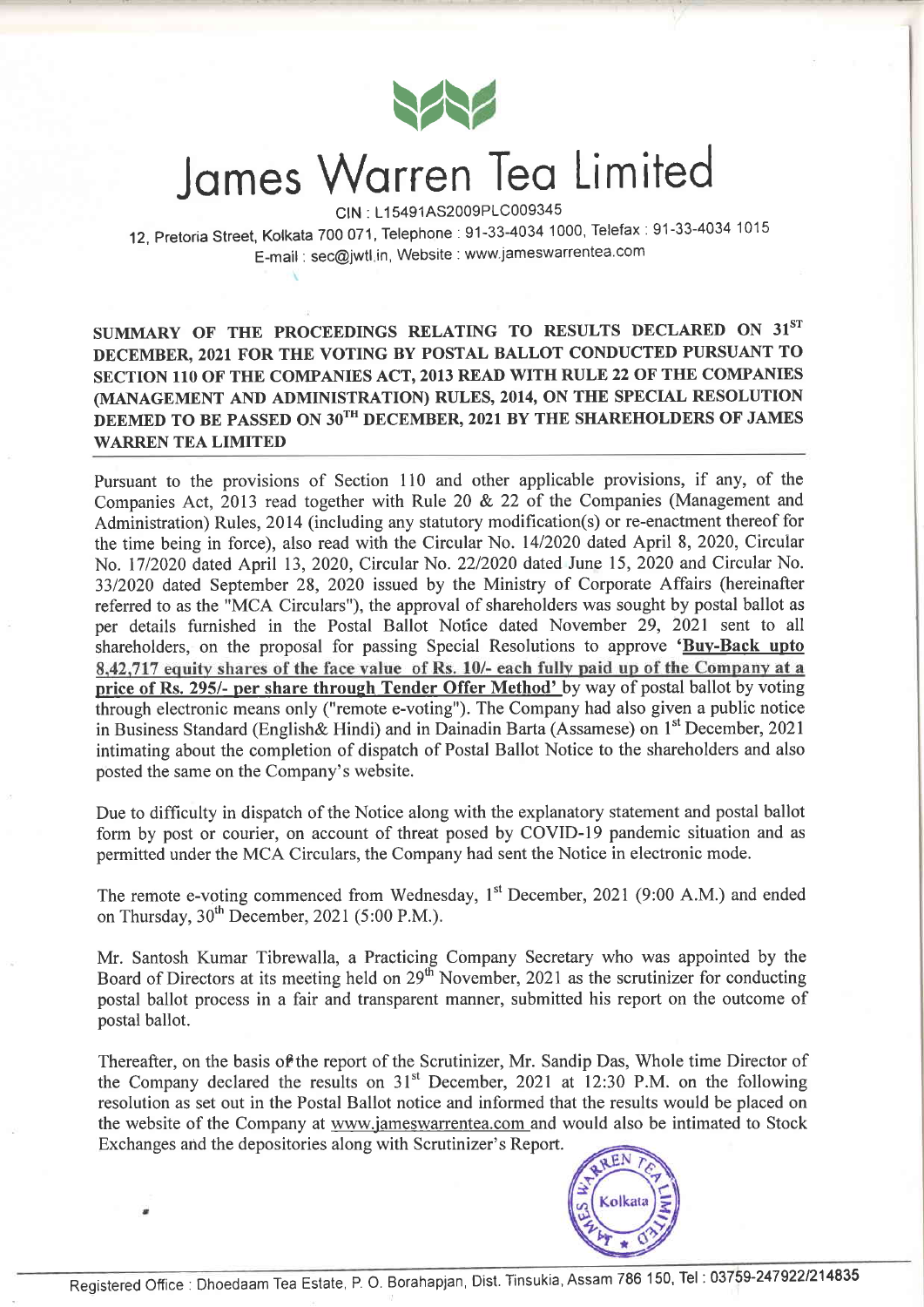

# James Warren Tea Limited

CIN : L15491AS2009PLC009345

12, pretoria Street, Kolkata 700 071, Telephone:91-33-4034 1000, Telefax:91-33-4034'1015 E-mail : sec@jwtl.in, Website : www.jameswarrentea.com

Pursuant to Regulation 44(3) of the Securities and Exchange Board of India (Listing Obligations and Disclosure Requirements) Regulations,20l5, details regarding postal ballot are as follows:

#### RESOLUTION NO.l:

#### APPROVAL FOR BUY-BACK UPTO 8.42.717 EOUITY SHARES OF THE FACE VALUE OF RS. 1O/- EACII FULLY PAID UP OF THE COMPANY AT A PRICE OF RS. 295/. PER SHARE THROUGH TENDER OFFER METHOD

(As a Special Resolution)

The Scrutinizer in his Report (e-voting) reported the voting on the resolution as follows:

#### VOTING RESULTS POSTAL BALLOT NOTICE DATED 29<sup>TH</sup> NOVEMBER, 2021 OF JAMES WARREN TEA LIMITED

| <b>General information about company</b>                                           |                                                                                                                                              |  |  |  |  |
|------------------------------------------------------------------------------------|----------------------------------------------------------------------------------------------------------------------------------------------|--|--|--|--|
| <b>BSE Scrip Code</b>                                                              | 538564                                                                                                                                       |  |  |  |  |
| <b>CSE Code</b>                                                                    | 20263                                                                                                                                        |  |  |  |  |
| <b>ISIN</b>                                                                        | INE718P01017                                                                                                                                 |  |  |  |  |
| Name of the company                                                                | <b>JAMES WARREN TEA LIMITED</b>                                                                                                              |  |  |  |  |
| Type of meeting                                                                    | <b>Postal Ballot</b>                                                                                                                         |  |  |  |  |
| Date of the meeting / Date of declaration of<br>results (in case of Postal Ballot) | Date of declaration of results: 31 <sup>st</sup> December, 2021<br>Deemed dated of passing of resolution: 30 <sup>th</sup> December,<br>2021 |  |  |  |  |
| Start time of the meeting                                                          | Not Applicable                                                                                                                               |  |  |  |  |
| End time of the meeting                                                            | Not Applicable                                                                                                                               |  |  |  |  |

| <b>Scrutinizer Details</b>                |                                     |  |  |  |  |
|-------------------------------------------|-------------------------------------|--|--|--|--|
| Name of the Scrutinizer                   | Mr. Santosh Kumar Tibrewalla        |  |  |  |  |
| <b>Firms Name</b>                         | Mr. Santosh Kumar Tibrewalla        |  |  |  |  |
| <b>Qualification</b>                      | <b>Practicing Company Secretary</b> |  |  |  |  |
| <b>Membership Number</b>                  | 3811                                |  |  |  |  |
| Date of Board Meeting in which appointed  | 29 <sup>th</sup> November, 2021     |  |  |  |  |
| Date of Issuance of Report to the Company | $31st$ December, 2021               |  |  |  |  |

| <b>Voting results</b>                                                        |           |  |  |  |  |  |
|------------------------------------------------------------------------------|-----------|--|--|--|--|--|
| $26th$ November, 2021<br>Record date                                         |           |  |  |  |  |  |
| Total number of shareholders on record date                                  | 8,398     |  |  |  |  |  |
| No. of shareholders present in the meeting either in person or through proxy |           |  |  |  |  |  |
| NA<br>a) Promoters and Promoter group                                        |           |  |  |  |  |  |
| b) Public                                                                    | <b>NA</b> |  |  |  |  |  |
| No. of shareholders attended the meeting through video conferencing          |           |  |  |  |  |  |
| NA<br>a) Promoters and Promoter group<br>______                              |           |  |  |  |  |  |

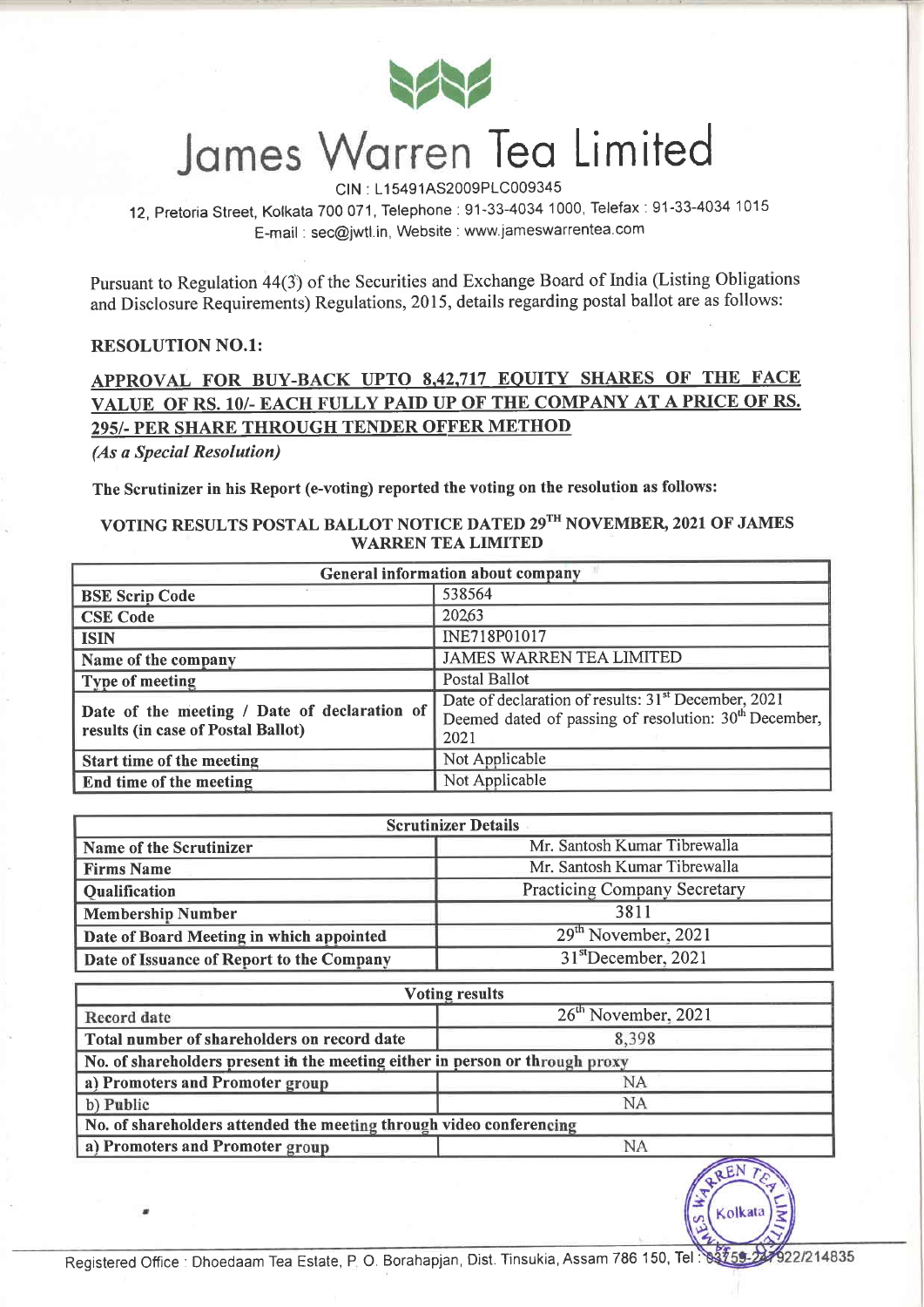

## Jomes Worren Teo Limited

CIN : L15491AS2009PLC009345

12, Pretoria Street, Kolkata 700071, Telephone:91-33-4034 1000, Telefax:91-33-4034 1015 E-mail : sec@jwtl.in, Website : www.jameswarrentea.com

| b) Public                                            |                                                                             |                                      |                          |                           | <b>NA</b>                                                                                                                                                                             |                                    |                                |                                            |                                                         |  |  |
|------------------------------------------------------|-----------------------------------------------------------------------------|--------------------------------------|--------------------------|---------------------------|---------------------------------------------------------------------------------------------------------------------------------------------------------------------------------------|------------------------------------|--------------------------------|--------------------------------------------|---------------------------------------------------------|--|--|
| No. of resolution passed in the meeting              |                                                                             |                                      |                          |                           | $1$ (one)                                                                                                                                                                             |                                    |                                |                                            |                                                         |  |  |
| Disclosure of notes on voting results                |                                                                             |                                      |                          |                           | N.A.                                                                                                                                                                                  |                                    |                                |                                            |                                                         |  |  |
| <b>Resolution (1)</b>                                |                                                                             |                                      |                          |                           |                                                                                                                                                                                       |                                    |                                |                                            |                                                         |  |  |
| Resolution required: (Ordinary / Special)<br>Special |                                                                             |                                      |                          |                           |                                                                                                                                                                                       |                                    |                                |                                            |                                                         |  |  |
|                                                      | Whether promoter/promoter group are interested<br>in the agenda/resolution? |                                      |                          |                           |                                                                                                                                                                                       | Yes to the extent of their holding |                                |                                            |                                                         |  |  |
| Description of resolution considered                 |                                                                             |                                      |                          |                           | Approval for Buy-Back upto 8,42,717 Equity Shares of the face<br>value of Rs. 10/- each fully paid up of the Company at a price of<br>Rs. 295/- per share through tender offer method |                                    |                                |                                            |                                                         |  |  |
| Category                                             | Mode of<br>voting                                                           | No. of<br>shares held                |                          | No. of votes<br>polled    | % of votes<br>polled on<br>outstanding<br>shares                                                                                                                                      | No. of<br>$votes - in$<br>favour   | No. of<br>$votes -$<br>against | % of votes<br>in favour on<br>votes polled | $%$ of<br><b>Votes</b><br>against<br>on votes<br>polled |  |  |
| $(3)=$<br>(1)<br>$[(2) / (1)]$ * 100<br>(2)          |                                                                             | (4)                                  | (5)                      | $(6)=$<br>$[(4)/(2)]*100$ | $(7)=$<br>$[(5)/(2)]$ *<br>100                                                                                                                                                        |                                    |                                |                                            |                                                         |  |  |
|                                                      | E-Voting                                                                    |                                      | 37,51,139                |                           | 100%                                                                                                                                                                                  | 37,51,139                          | $\bullet$                      | 100%                                       |                                                         |  |  |
| Promoter<br>and                                      | Poll                                                                        | 37,51,139                            |                          |                           |                                                                                                                                                                                       | W.                                 | $\omega$                       |                                            |                                                         |  |  |
| Promoter<br>Group                                    | Postal<br><b>Ballot</b>                                                     |                                      |                          |                           |                                                                                                                                                                                       |                                    |                                |                                            |                                                         |  |  |
|                                                      | <b>Total</b>                                                                | 37,51,139                            | 37,51,139                |                           | 100%                                                                                                                                                                                  | 37,51,139                          | Ξ                              | 100%                                       | $\blacksquare$                                          |  |  |
|                                                      | E-Voting                                                                    |                                      | $\overline{\phantom{a}}$ |                           | $\overline{a}$                                                                                                                                                                        | $\blacksquare$                     | $\rightarrow$                  | ú                                          | ¥,                                                      |  |  |
|                                                      | Poll                                                                        | 257                                  | ä,                       |                           | $\sim$                                                                                                                                                                                | $\overline{\phantom{a}}$           | i.                             | $\blacksquare$                             | ä,                                                      |  |  |
| Public-<br>Institutions                              | Postal<br><b>Ballot</b>                                                     |                                      |                          |                           |                                                                                                                                                                                       | ×                                  |                                | $\frac{1}{2}$                              | ä,                                                      |  |  |
|                                                      | <b>Total</b>                                                                | 257                                  |                          |                           |                                                                                                                                                                                       | ٠                                  | ш.                             | $\overline{\phantom{a}}$                   | $\overline{a}$                                          |  |  |
|                                                      | E-Voting                                                                    |                                      |                          | 1787                      | 0.12                                                                                                                                                                                  | 1775                               | 12                             | 99.33                                      | 0.67                                                    |  |  |
| Public-                                              | Poll                                                                        | 14,91,321                            |                          |                           |                                                                                                                                                                                       |                                    |                                |                                            |                                                         |  |  |
| Non<br>Institutio<br>ns                              | Postal<br><b>Ballot</b>                                                     |                                      | $\overline{a}$           |                           | $\blacksquare$                                                                                                                                                                        | Ĥ.                                 | $\blacksquare$                 |                                            |                                                         |  |  |
|                                                      | Total                                                                       | 14,91,321                            | 1787                     |                           | 0.12                                                                                                                                                                                  | 1775                               | 12                             | 99.33                                      | 0.67                                                    |  |  |
|                                                      | <b>Total</b>                                                                | 52, 42, 717                          | 37,52,926                |                           | 71.58                                                                                                                                                                                 | 3752914                            | 12                             | 100.00                                     | $\overline{a}$                                          |  |  |
|                                                      |                                                                             | Whether resolution is Passed or Not. |                          | Yes                       |                                                                                                                                                                                       |                                    |                                |                                            |                                                         |  |  |
|                                                      | Disclosure of notes on resolution                                           |                                      |                          | N.A.                      |                                                                                                                                                                                       |                                    |                                |                                            |                                                         |  |  |



a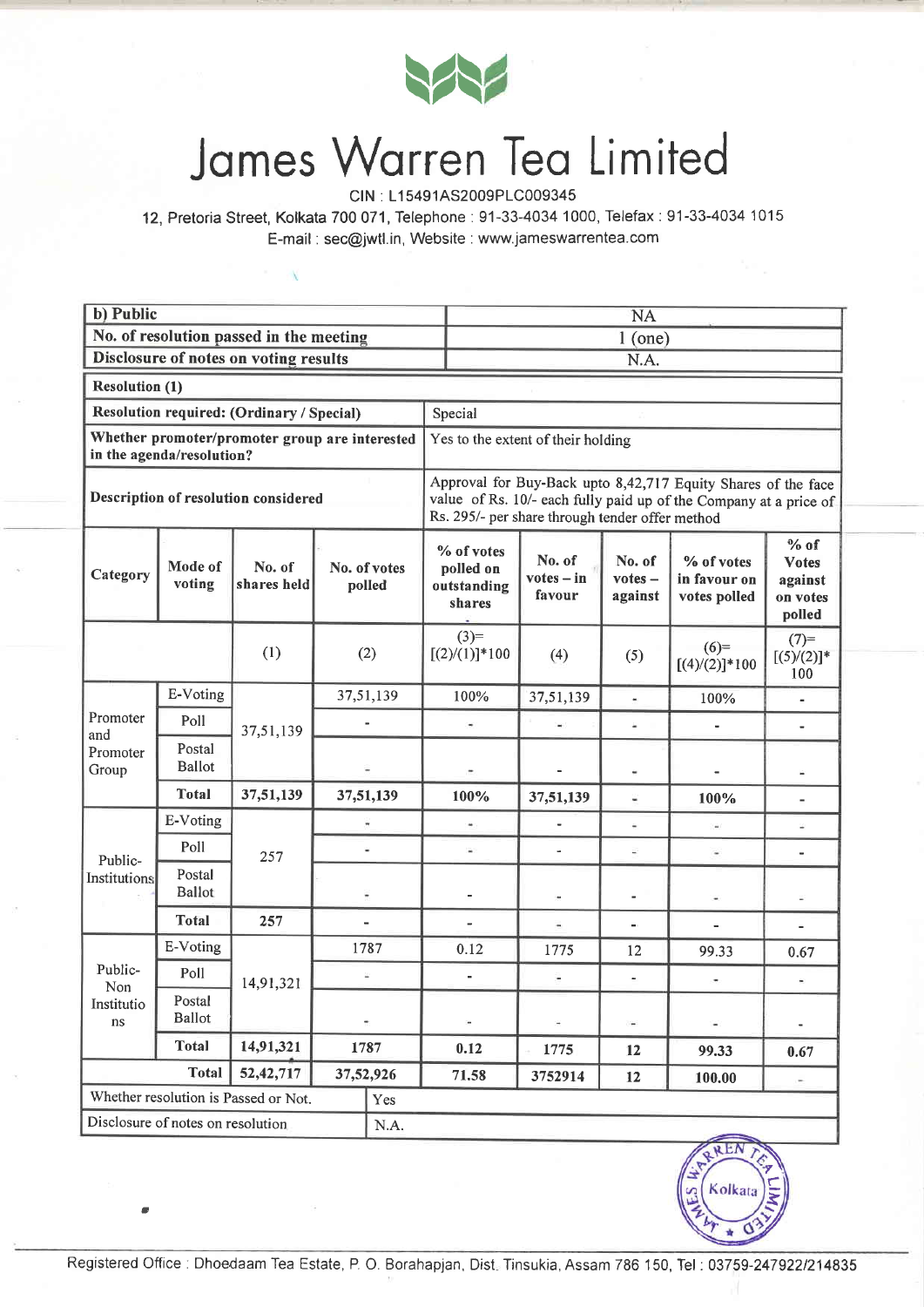

## Jomes Worren Teo Limited

CIN : L15491AS2009PLC009345

12, Pretoria Street, Kolkata 700 071, Telephone: 91-33-4034 1000, Telefax: 91-33-4034 1015 E-mail : sec@wtl.in, Website : www.jameswarrentea.com

| <b>Details of Invalid Votes</b> |              |  |  |  |  |  |
|---------------------------------|--------------|--|--|--|--|--|
| Category                        | No. of Votes |  |  |  |  |  |
| Promoter and Promoter Group     | NIL          |  |  |  |  |  |
| Public Institutions             | NIL          |  |  |  |  |  |
| Public - Non Institutions       |              |  |  |  |  |  |

Based on the aforesaid report, Mr. Sandip Das, Whole time Director announced the result on Resolution No.1 as declared by majority.

As per Secretarial Standard II the aforesaid resolutions are deemed to be passed on  $30<sup>th</sup>$ December, 2021 being the last date of the postal ballot remote e-voting.

Kolkata

For James Warren Tea Limited fyushi Mundhra.  $\mathbb{I}^{\sim}$ 

Ayushi Mundhra Company Secretary & Compliance Officer

Date: 31.12.2021 Place: Kolkata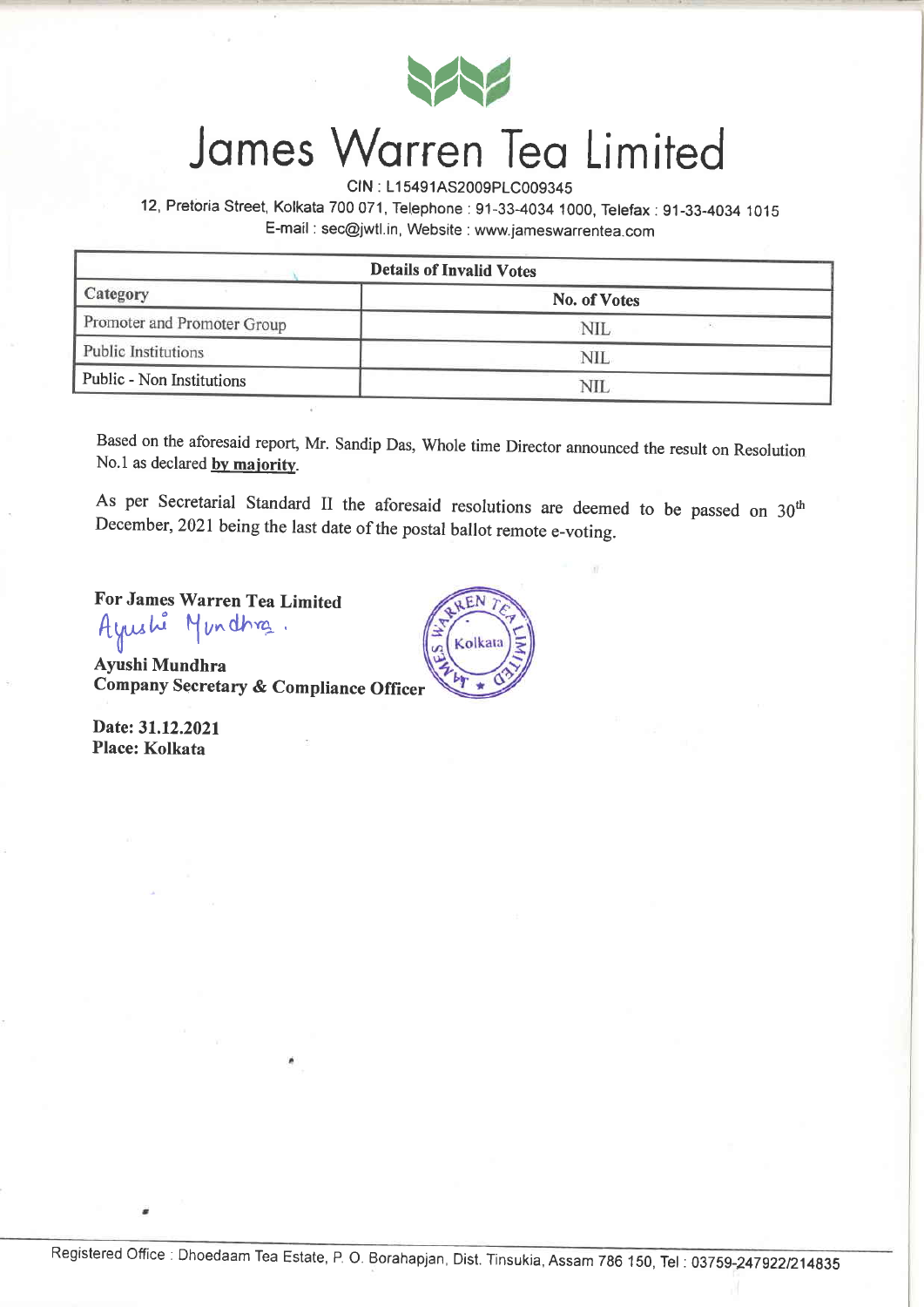SANTOSH KUMAR TIBREWALLA B.Com.(Hons.) LL.B., FCS Practising Company Secretary

5A, N. C. Dutta Sarani, 3<sup>rd</sup> Floor, Kolkata - 700 001 Phone: (033) 2262-8200/ 4005-4842 e-mail: santibrewalla@rediffmail.com

#### Scrutinizer's Report

[Pursuant to Section 108/110 of the Companies Act, 2013 read with Rule 20 & 22 of the Companies (Management and Administration) Rules, 2014 as amended by Companies (Management and Administration) Amendment Rules, 2015 and 20161

31.12.2021

The Chairman, M/s. James Warren Tea Limited Aspirations Vintage, 12, Pretoria Street, Kolkata - 700 071.

Dear Sir,

#### Reg: Scrutinizer's Report on Postal Ballot.

I, Santosh Kumar Tibrewalla, Practising Company Secretary has been appointed by the Board of Directors of M/s. James Warren Tea Limited (the Company) at its meeting held on 29<sup>th</sup> November, 2021 as a Scrutinizer as per the provisions of Section 108 and Section 110 of the Companies Act, 2013 read with Rule 20 & 22 of the Companies (Management and Administration) Rules, 2014 as amended by Companies (Management and Administration):Amendment Rules, 2OI5 and 2016 for the purpose of scrutinizing the process of postal ballot (remote e-voting only) by the Equity Shareholders of the Company and ascertaining the requisite majority on voting carried out on the resolutions contained in the notice of the Postal Ballot of the members of the Company.

In terms of the circular No. 14/2020 dated April 8, 2020, circular No. 17 12020 dated April 13, 2020, Circular No. 22/2020 dated June 15, 2020 and Circular No. 33/2020 dated September 28, 2020 issued by the Ministry of Corporate Affairs (hereinafter referred to as the "MCA Circulars"), the Company had sent the postal ballot notice in electronic form only. The hard copy of the Postal Ballot Notice along with postal ballot forms and pre-paid business envelopes were not sent to the members for the postal ballot in accordance with the exemption provided under the MCA Circulars.

Accordingly, members had communicated their assent or dissent through the remote e-voting system only. To facilitate such members to receive this notice electronically and cast their vote electronically, the Company had made arrangement for registration of email addresses in terms of the MCA Circulars. The Notice had also been placed on website of the Company at www.jameswarrentea.com and e-voting website at www.cdslindia.com and was also available on the website of Stock Exchange at www.bseindia.com and www.cseindia.com.

The Management of the Company is responsible to ensure the Compliance with the requirements of the Companies Act, 2013, Rules made thereunder and SEBI (Listing Obligations and Disclosure Requirements) Regulations, 2015 for conducting the Postal Ballot (E-voting only) process on the

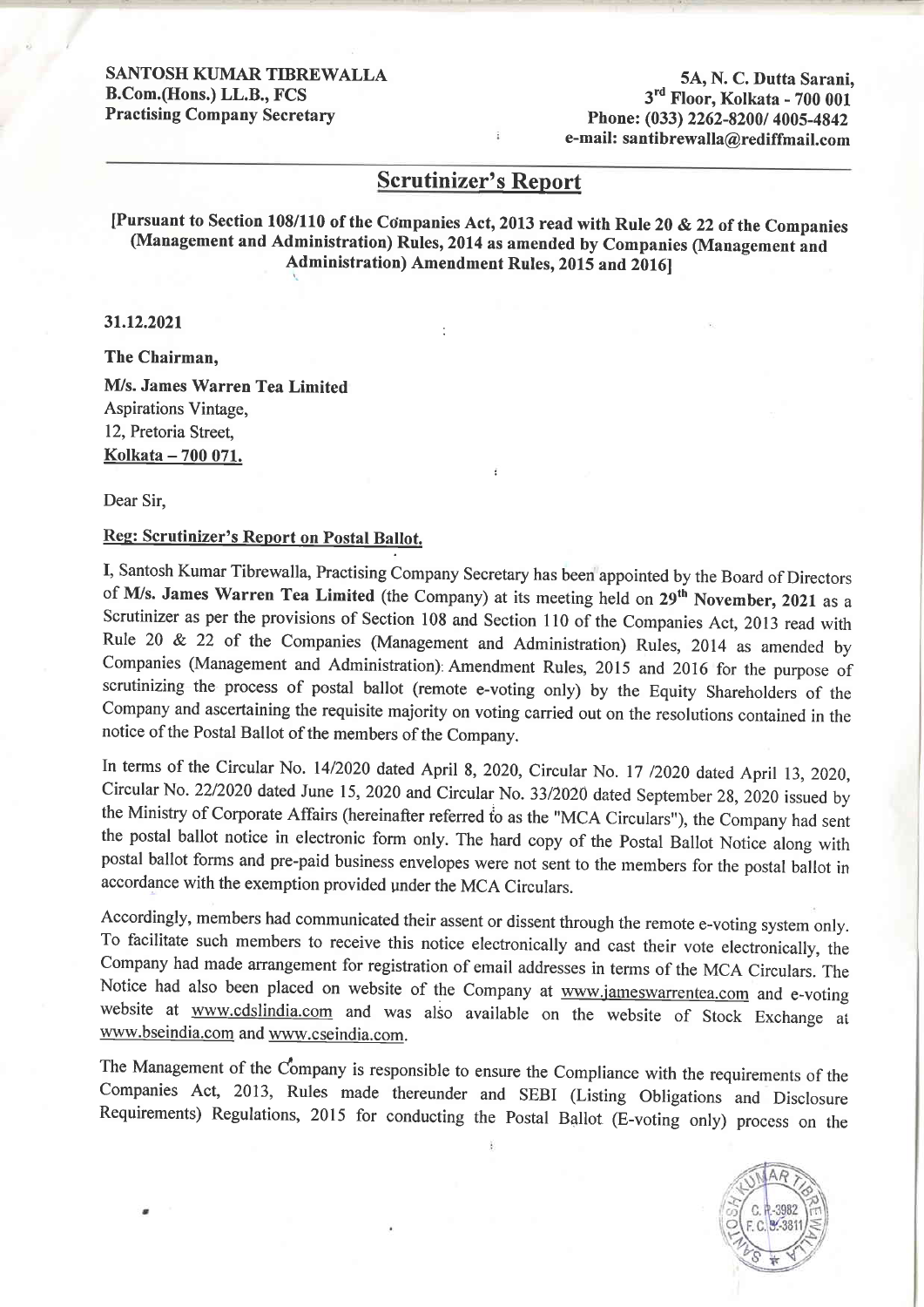#### SANTOSH KUMAR TIBREWALLA

resolutions contained in the Notice of the members of the Company. My responsibility as a Scrutinizer for the voting process is restricted to make a Scrutinizer's report of the votes cast in "favour" or "against" the resolutions stated above, based on the reports generated from the e-voting system provided by the Central Depository Services Limited (CDSL), the authorised agency to provide remote e-voting facilities.

Further to the above, I submit my report as under:-

- 1.1 The Company had completed dispatch of Notice of Postal Ballot dated 29<sup>th</sup> November, 2021 along with remote e-voting instructions on Tuesday,  $30<sup>th</sup>$  November, 2021 to its Members electronically whose name(s) appeared on the Register of Members/ list of beneficiaries as on  $26<sup>th</sup>$ November, 2021 and also published Newspaper Advertisement in Business Standard (English & Hindi) and in Dainadin Barta (Assamese) regarding dispatch of Notice of Postal Ballot alongwith Remote e-voting Information and containing all the matters required under Companies Act, 2013 and relevant rules on 1<sup>st</sup> December, 2021.
- 1.2 The remote e-voting period remained open from Wednesday, 1<sup>st</sup> December, 2021 (9:00 A.M.) to Thursday,  $30<sup>th</sup>$  December, 2021 (5:00 P.M.). The Company has offered e-voting through link Central Depository Services (India) Limited (hereinafter referred to as "CDSL") and the report contains the details of E-voting only
- 1.3 The members of the Company as on the "cut-off" date i.e. Friday, 26<sup>th</sup> November, 2021 were entitled to vote on the resolutions (item no. I as set out in the notice of the Postal Ballot of the Company dated 29<sup>th</sup> November, 2021).
- 1.4 Particulars of the votes casted (electronically) have been entered in a register separately maintained for the purpose.
- 1.5 The votes casted electronically were unblocked by me on 30<sup>th</sup> December, 2021 after closure of evoting process. Ms. Bhawana and Ms. Swati Dhal, who are not in the employment of the Company. They have signed below in confirmation of the votes being unblocked in their presence.

Bhawana,

Swati oth  $\tilde{ }$ 

Name: Bhawana Name: Swati Dhal

- All the votes casted electronically upto 5:00 P.M., the close of working hours on  $30<sup>th</sup>$  December, 2021, the last date and time fixed by the Company for the closure of remote e-voting facility was considered for scrutiny. 1.6
- The votes casted through remote e-voting and found not in accordance to the rules provided were also treated as invalid. 1.7



 $\overline{2}$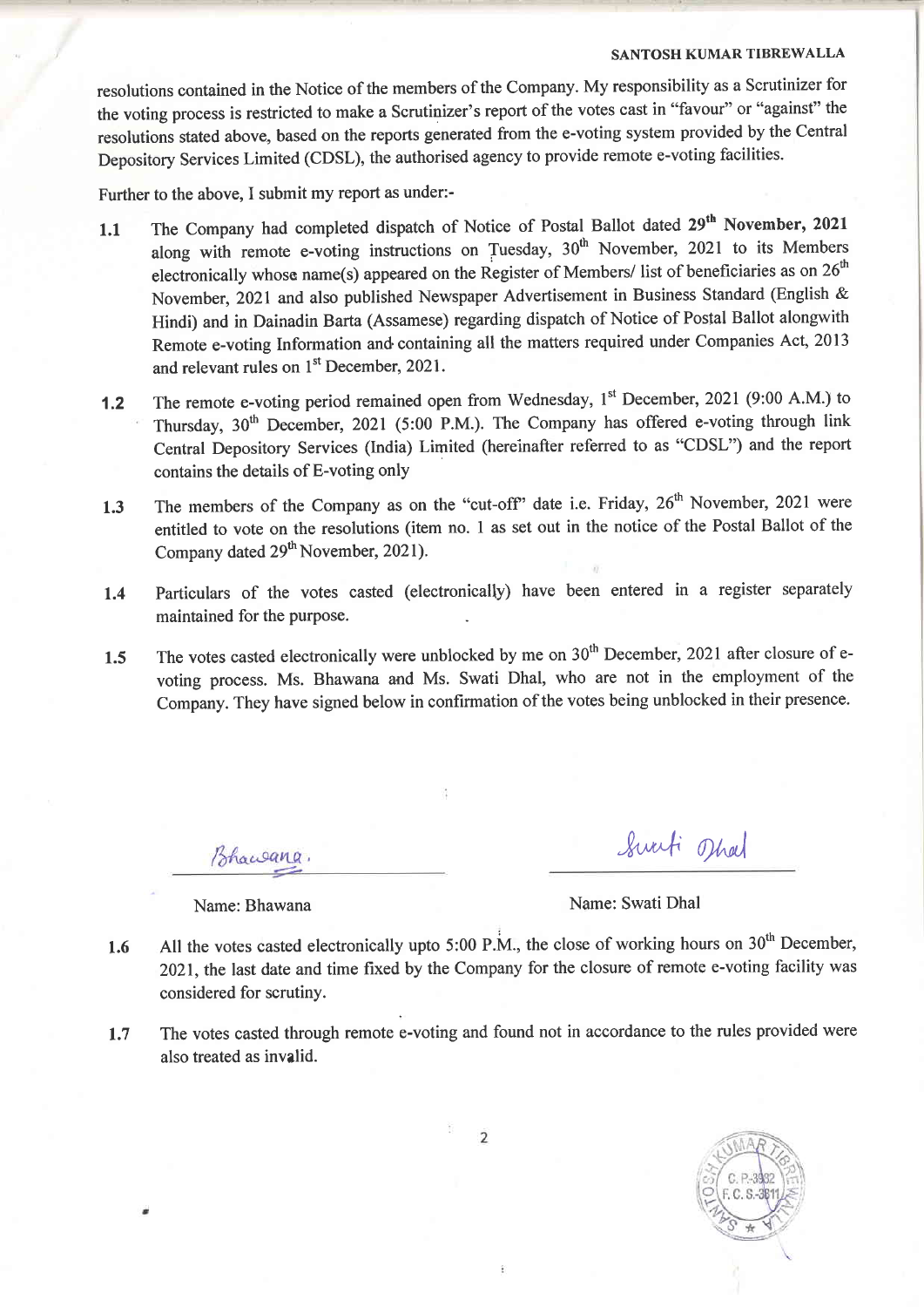| SI.                     | <b>Particulars</b>                                         | <b>Resolution 1</b>       |                     |  |
|-------------------------|------------------------------------------------------------|---------------------------|---------------------|--|
| No.                     |                                                            | No. of Postal Ballot /    | <b>No of shares</b> |  |
|                         |                                                            | e-voting                  | voted               |  |
|                         | <b>Total Postal Ballot forms received</b>                  | <b>NA</b>                 | NA                  |  |
| $\overline{2}$          | <b>Total E-voting</b>                                      | 36                        | 37,52,926           |  |
| 3                       | <b>Less: Invalid Postal Ballot Forms</b>                   | <b>NA</b>                 | <b>NA</b>           |  |
| $\overline{\mathbf{4}}$ | Less : Invalid e-voting                                    | <b>NA</b>                 | <b>NA</b>           |  |
| 5                       | Net Valid Postal Ballot / e-voting confirmations           | 36                        | 37,52,926           |  |
| 6                       | Postal Ballot Forms/e-voting "Assent for the Resolution"   | 32                        | 37,52,914           |  |
| $\overline{7}$          | % of "Assent" with respect to the votes casted $(6/5*100)$ | 88.89%                    | 100%                |  |
| 8                       | Postal Ballot Forms/e-voting "Dissent for the Resolution"  | 4                         | 12                  |  |
| 9                       | % of "Dissent" with respect to the votes casted (8/5*100)  | 11.11%                    |                     |  |
|                         | <b>Result</b>                                              | <b>Passed by Majority</b> |                     |  |

2.0 The summary of the postal-ballot forms / e-voting as received / casted is given below:

2.1 The detailed results of the Postal Ballot (E-voting) are as under:

#### Item No. 1:-

Special Resolution - Approval for Buy-Back of Equity Shares of the Company

| Mode of              | <b>Remote e-Voting</b> |               | <b>Postal Ballot</b> |                | <b>Consolidated voting results</b> |                |                              |  |
|----------------------|------------------------|---------------|----------------------|----------------|------------------------------------|----------------|------------------------------|--|
| <b>Voting</b>        | <b>Number</b>          | <b>Number</b> | <b>Number</b>        | <b>Number</b>  | <b>Total</b>                       | <b>Total</b>   | $\frac{6}{6}$<br>total<br>of |  |
|                      | of                     | of Votes      | of                   | of             | Number of                          | <b>Number</b>  | number<br>of                 |  |
|                      | members                | casted        | members              | <b>Votes</b>   | members                            | of Votes       | valid<br>votes               |  |
|                      | voted                  |               | voted                | casted         | voted                              | casted         | cast (of<br>both             |  |
|                      |                        |               |                      |                |                                    |                | Favour<br>&.                 |  |
|                      |                        |               |                      |                |                                    |                | <b>Against</b> )             |  |
| Votes in favour      | 32 <sub>2</sub>        | 37,52,914     | $\blacksquare$       |                | 32                                 | 37,52,914      | 100%                         |  |
| of the resolution    |                        |               |                      |                |                                    |                |                              |  |
| Votes against the    | 4                      | 12            | $\blacksquare$       | $\blacksquare$ | 4                                  | 12             | 100%                         |  |
| resolution           |                        |               |                      |                |                                    |                |                              |  |
| <b>Invalid Votes</b> |                        |               |                      |                |                                    | $\blacksquare$ | ۰                            |  |

The relevant information of postal ballot forms and e-voting were provided to the Company for preparation of requisite reports and the postal ballot forms and all other papers relating to postal ballot including voting by electronic means shall be handed over to the Company Secretary after the Chairman signs the minutes.



3